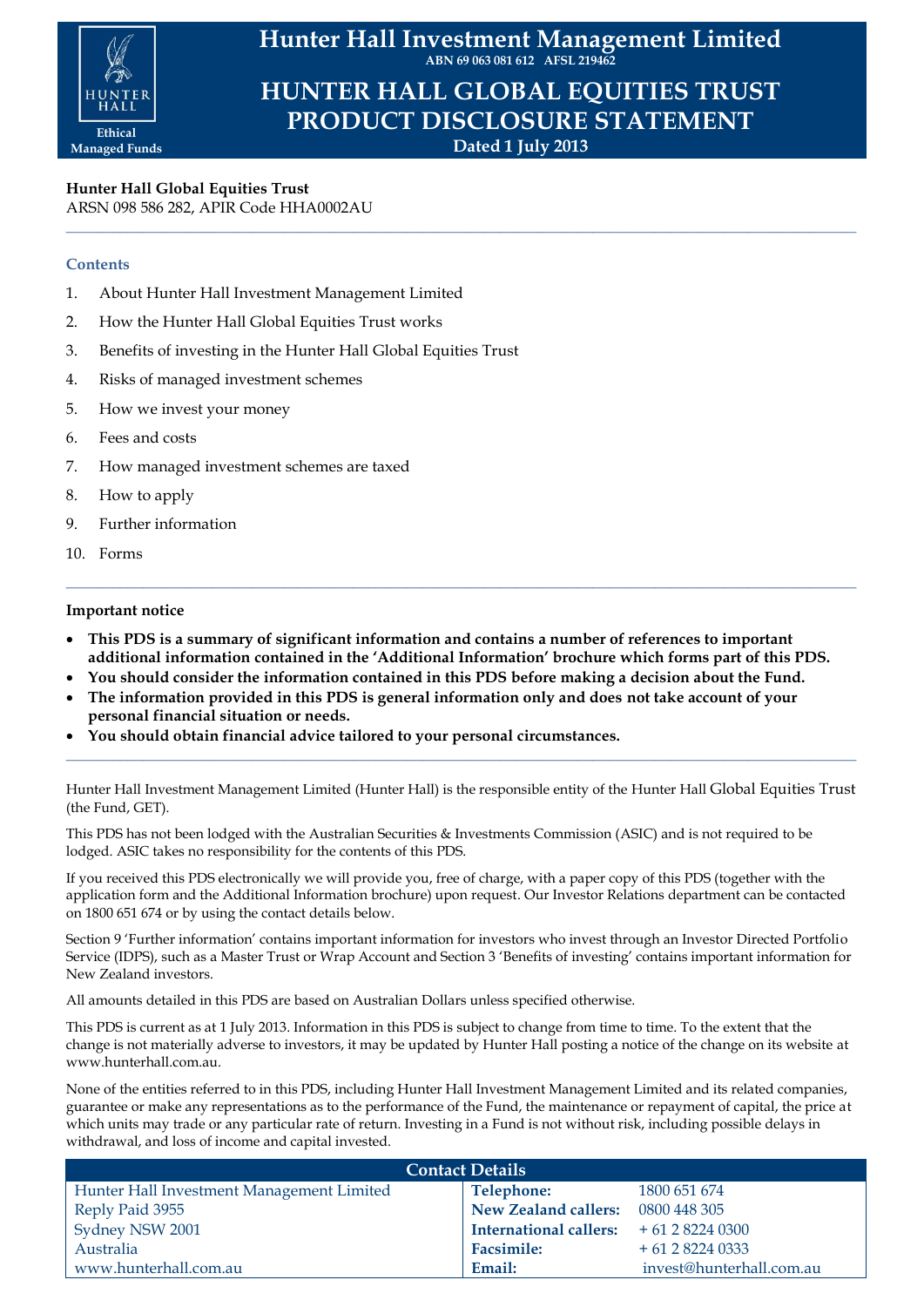### **1. About Hunter Hall Investment Management Limited**

Hunter Hall Investment Management Limited (Hunter Hall) is the responsible entity and investment manager of the Hunter Hall Global Equities Trust (the Fund, GET). As responsible entity, we are responsible for overseeing the operations of the Fund. As the investment manager, we are responsible for selecting and managing the assets of the Fund.

Hunter Hall was founded in 1993 with the objective of providing high-quality funds management services through a value investment strategy, combined with an ethical investment screen that would generate superior long-term performance.

Since then, it has managed one of the best performing funds in the country and is one of Australia's market leaders in the ethical investment space with over \$1.1 billion of funds under management as at 1 July 2013.

Hunter Hall is wholly owned by Hunter Hall International Limited which is listed on the Australian Securities Exchange (ASX: HHL).

# **2. How the Hunter Hall Global Equities Trust works**

The Hunter Hall Global Equities Trust is a simple managed investment scheme, registered under the Corporations Act 2001 (Corporations Act). By investing in a simple managed investment scheme, your funds are added to those of other investors to create a pool of capital. The capital is invested, under the direction of Hunter Hall, in a range of investments authorised under the Fund's Constitution. The duties and responsibilities of Hunter Hall and the general operations of the Fund are set out in its Constitution.

### **Units and unit prices**

Investors in the Fund are issued units. Each unit is valued based on the assets of the investments held by Hunter Hall and units are priced each business day. The price of units will change daily as the market value of the assets in the Fund rises and falls. The net income of the Fund is distributed to investors in proportion to their unit holdings.

The number of units issued to an investor is dependent on the Entry Price (also known as the Application Price) of the Fund for that particular day. The value of your redemption is dependent on the Exit Price (also known as the Redemption Price) of the Fund for that particular day.

Applications and redemptions are processed each day. If your application or redemption request is received by 3pm it will be processed using the Entry or Exit Price at the close of business that day. If it is received after 3pm it will be processed using the Entry or Exit Price at the close of business on the following business day.

The daily unit prices are available on the Hunter Hall website [www.hunterhall.com.au.](http://www.hunterhall.com.au/)

You can increase your investment at any time by acquiring more units in the Fund. Generally, you can decrease your investment by disposing of some of your units, although in certain circumstances (such as a freeze on withdrawals) you may have to wait a period of time before you can reduce your investment.

## **Making an investment**

Initial investments may be made by sending us a fully completed and signed Application Form. We accept application monies by either cheque or electronic funds transfer.

Members can increase their investment, acquiring further interest in the Fund by:

- cheque or electronic funds transfer and notifying us in writing, or
- via the Regular Savings Plan, or
- reinvestment of distributions.

The minimum initial investment is \$5,000 and the minimum additional investment is \$2,000. The Regular Savings Plan minimum contribution is \$200 per month.

# **Making a redemption**

You can redeem all or part of an investment by notifying us of your instructions by sending us a completed Redemption Form, in writing (post, email or facsimile) or by telephone, quoting your unitholder code. Telephone redemptions will only be paid to a bank account you have previously provided in writing.

The minimum redemption is \$500 unless the total investment has a redemption value of a lesser amount.

It is the policy of Hunter Hall that redemption monies will be available within seven business days. Unitholders residing outside Australia may experience delays in the clearance of funds for payment of redemptions.

Delays in payment may occur during distribution periods (post 30 June and 31 December) due to calculating and striking post-distribution prices.

Hunter Hall may also delay a redemption payment in circumstances such as when there is a freeze on withdrawals or where the Fund is illiquid (as defined in the Corporations Act).

### **Distributions**

Net income, when it is available, will be distributed to unitholders as soon as reasonably practicable after 30 June and 31 December each year.

The net income for a half-year period is broadly calculated by deducting expenses and fees from the income. The income of the Fund may include dividends, interest and net realised gains from the sale of investments.

**You should read the additional information on the acquisition and disposal of interests in section 2 of the Additional Information brochure before making a decision to invest in the Fund. The material relating to the acquisition and disposal of interests may change between the time you read this PDS and the day when you sign the Application Form.**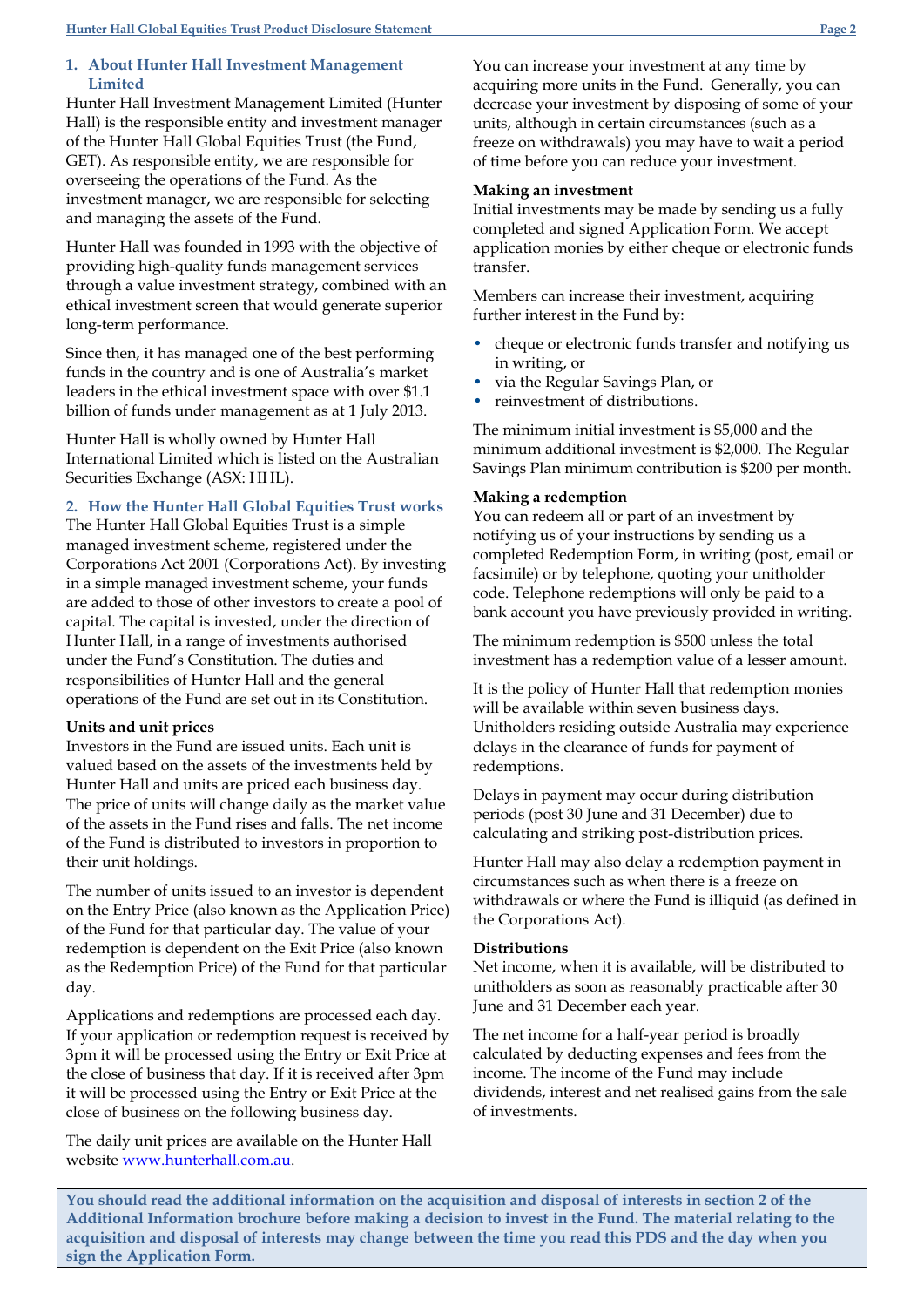# **3. Benefits of investing in the Hunter Hall Global Equities Trust**

# **Significant features**

The Fund is an ethically screened portfolio that invests in stocks trading at prices that are substantially less than Hunter Hall's assessment of their intrinsic value. Hunter Hall implements the investment strategy of the Fund through a value investment methodology based on the fundamental analysis of individual stocks.

The objective of the Fund is to outperform the MSCI World Total Return Index, Net Dividends Reinvested, in Australian Dollars (MSCI World) over the long term without incurring significant risk to capital.

Other significant features include:

- The Fund is managed using a 'value' investment style based on fundamental analysis of individual companies.
- The Fund primarily invests in companies listed on international stock exchanges (excluding Australia and New Zealand). It has a bias to small and midsize companies.
- A concentrated portfolio of typically no more than 80 stocks.
- The total size of an investment in any one company will not exceed 10% of the market value of the Fund's portfolio.
- The Fund is unhedged.
- The Fund will be fully invested, with its cash holding limited to 10%.

# *Investment strategy and process*

Hunter Hall's investment philosophy is based on the view that equity markets are inefficient and opportunities exist to find quality securities that are temporarily priced below their intrinsic value. We also believe that over time, the market will generally recognise such companies' true qualities and share prices tend to move towards that intrinsic value. As a result, Hunter Hall's investment process is focussed on making a careful assessment of the intrinsic value of a stock and its growth potential. One of our key competitive advantages lies in the depth of research that we apply to each investment. Our aim is to make investments at prices well below intrinsic value in the expectation that the share prices will rise towards that value, which itself will rise over time as the profitability of a business grows.

Clearly, all other things being equal, there is much less risk in paying 50c for \$1 of value than paying \$2 for \$1 of value, and the bigger the positive gap between price and value, the greater potential for capital growth. In other words, buying at a discount to intrinsic value reduces risk and allows greater potential reward. This is an inversion of the traditional wisdom that as potential rewards increase so must risk.

The intrinsic value of good quality companies should continue to grow over time. Thus, the market price of such stocks should also rise over the long term.

Our Portfolio Managers focus their efforts on discovering opportunities in individual securities rather than attempting to time the movement of markets. Therefore, short term performance is likely to differ from that of the market in general and sometimes this difference could be quite substantial.

# **Significant benefits of the Hunter Hall Global Equities Trust**

- Equities offer superior investment returns versus other asset classes over the long term.
- Value investing is a proven approach for the creation of excess returns over the long term.
- Small and mid-size companies outperform large companies over the long term.
- Hunter Hall is a thought leader in ethical/sustainable funds management.
- Hunter Hall is a well-established boutique fund manager with a strong commitment to ethics, independence and transparency in investing.
- An experienced Investment Team located in Sydney and London that follows a rigorous research process.
- An ethically screened portfolio of undervalued stocks from diverse sectors.
- When net income is available to distribute, distributions are paid each 6 months.

Further information regarding Hunter Hall's investment style can be found on the Hunter Hall website.

## **New Zealand investors**

This offer to New Zealand (NZ) investors is a regulated offer made under Australian and NZ law and is principally governed by Australian law. There are differences in how securities are regulated under Australian law. The rights, remedies and compensation arrangements that apply to Australian securities may differ to those available for investments in NZ securities. For more information please refer to the Additional Information brochure.

**You should read the additional information on these and other features and benefits, including further information for New Zealand investors, in section 3 of the Additional Information brochure before making a decision to invest in the Fund. The material relating to the benefits of investing may change between the time you read this PDS and the day when you sign the Application Form.**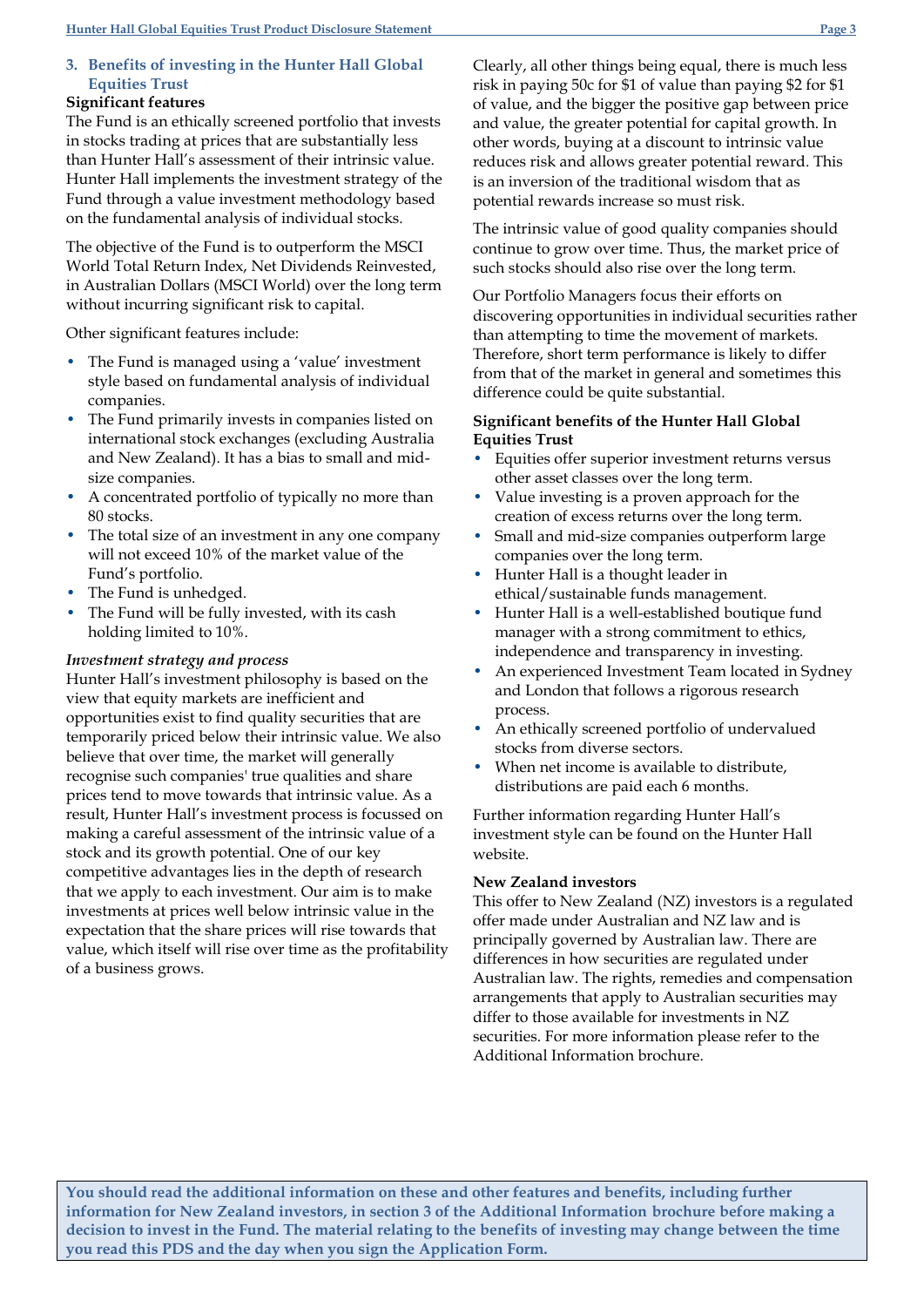#### **4***.* **Risks of managed investment schemes**

All investments carry risk. Different strategies may carry different levels of risk, depending on the assets that make up the strategy. Assets with the highest longterm returns may also carry the highest level of shortterm risk.

The performance of a managed investment scheme depends upon the performance of its investments. The significant risks of a managed investment scheme include:

- the value of the investments may rise or fall,
- the level of returns will vary and future returns may differ from past returns,
- positive returns are not guaranteed, and you may lose some of your money, and
- laws affecting managed investment schemes will probably change in future.

The level of risk for each person will vary depending on a range of factors, including age, investment timeframe, where other parts of your wealth are invested and your risk tolerance.

#### Risks specific to the Fund include:

#### **Macroeconomic risks**

The general state of the Australian and international economies as well as changes in taxation policy, monetary policy, and statutory requirements are some of the factors which may influence the progress of financial markets and individual companies.

#### **Currency risk**

The Fund may own foreign investments which give rise to an exposure to movements in currency exchange rates. Investors should also note that the Fund may make investments in countries with volatile currencies and uncertain economic and political environments.

#### **Portfolio risks**

The investment portfolio of the Fund may be less diversified than other managed investment schemes. In addition, the largest holdings in the portfolio may have a higher relative portfolio weighting and be relatively illiquid. This means the Fund is more sensitive to movements in the price of individual holdings than most other schemes.

# **Liquidity risk**

Liquidity relates to how quickly you can access your money from an investment. If market trading suspensions or other significant market events occur, it may take longer for you to access your money. Furthermore, if the level of withdrawal exceeds the available liquid assets, it may take longer for you to access your money.

In addition, the Fund may have exposure to some shares with a low market capitalisation, also known as microcaps, which can be more volatile than other listed shares. As microcap shares are generally traded at lesser volumes and less frequently than other companies, there is a risk that it may take longer to withdraw your money.

#### **Company-specific risks**

In addition to the macroeconomic risks outlined above, the progress of individual companies may be affected by changes in factors such as the competitive environment, technology, personnel and consumer preferences.

The Portfolio Managers believe, in general terms, that small and medium sized companies offer superior returns over the medium to long term; however, investors should be aware that in the short term they can involve more risk because of their lower liquidity and sensitivity to management and general economic conditions.

#### **Default and counterparty risks**

Whilst the Fund is generally invested in listed securities in markets that are subject to credit evaluation and regulatory oversight, there are times when the Fund may invest in securities that are traded 'over-thecounter'. Securities traded on an 'over-the-counter' market are inherently more exposed to default and counterparty risks. This, in turn, exposes the Fund to the risk that a counterparty will not settle a contract, causing the Fund to suffer a loss.

#### **5. How we invest your money**

Before making an investment, you should consider the likely investment return, the risk and your investment timeframe. The Fund provides a single investment option, as summarised in the following table:

**\_\_\_\_\_\_\_\_\_\_\_\_\_\_\_\_\_\_\_\_\_\_\_\_\_\_\_\_\_\_\_\_\_\_\_\_\_\_\_\_\_\_\_\_\_\_\_\_\_\_\_\_\_\_\_\_\_\_\_\_\_\_\_\_\_\_\_\_\_\_\_\_\_\_\_\_\_\_\_\_\_\_\_\_\_\_\_\_\_\_\_\_\_\_\_\_\_\_\_\_\_\_**

|                             | <b>Hunter Hall Global Equities Trust</b>                                                       |
|-----------------------------|------------------------------------------------------------------------------------------------|
| Description                 | Established on 29 November 2001, the Hunter Hall Global Equities Trust (GET) is invested in an |
|                             | ethically screened portfolio of global equities with a bias towards small to mid capped        |
|                             | companies                                                                                      |
| Asset classes and strategic | International Equities (excludes Australia and New Zealand)                                    |
| asset allocation            |                                                                                                |
| Investment return objective | To outperform global stockmarkets, as benchmarked by the MSCI World Total Return Index,        |
|                             | Net Dividends Reinvested, in Australian Dollars (MSCI World), over the medium to long term     |
|                             | without incurring significant risk to capital                                                  |
| Minimum investment          |                                                                                                |
| timeframe                   | $5$ years $+$                                                                                  |
| Risk level                  | High                                                                                           |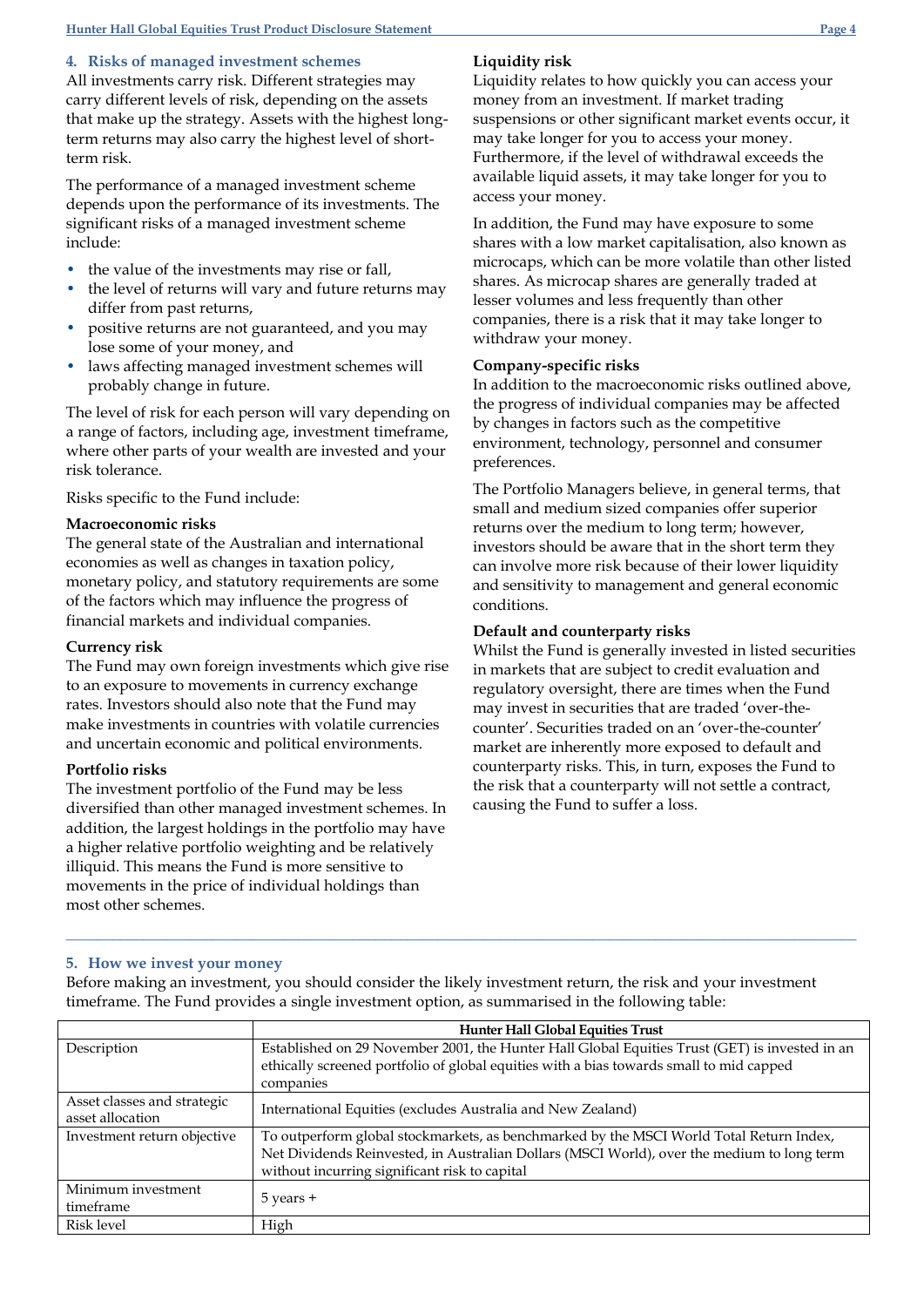## **Ethical Investment Policy**

Hunter Hall is committed to the concept of responsible investing and seeks to avoid investing in businesses that are, in its opinion, involved in activities that are harmful to people, animals or the environment.

The Hunter Hall Global Equities Trust utilises a negative screening process which seeks to avoid investment in companies that derive operating revenues from direct and material business involvement in:

- the manufacture or sale of weapons and weapon components,
- tobacco manufacture,
- gambling outlets or systems,
- intensive animal farming,
- animal testing for cosmetics,
- activities that give rise to human rights violations,
- unremediated destruction of the environment, and
- uranium mining and nuclear reactors.

Labour standards are not systematically taken into account in the selection, retention or realisation of investments.

**You should read the additional information about our 'Ethical Investment Policy' in section 5 of the Additional Information brochure before making a decision to invest in the Fund. The material relating to our Ethical Investment Policy may change between the time you read this PDS and the day when you sign the Application Form.**

### **6. Fees and costs**

# **DID YOU KNOW?**

**Small differences in both investment performance and fees and costs can have a substantial impact on your long term returns.**

**\_\_\_\_\_\_\_\_\_\_\_\_\_\_\_\_\_\_\_\_\_\_\_\_\_\_\_\_\_\_\_\_\_\_\_\_\_\_\_\_\_\_\_\_\_\_\_\_\_\_\_\_\_\_\_\_\_\_\_\_\_\_\_\_\_\_\_\_\_\_\_\_\_\_\_\_\_\_\_\_\_\_\_\_\_\_\_\_\_\_\_\_\_\_\_\_\_\_\_\_\_\_**

**For example, total annual fees and costs of 2% of your account balance rather than 1% could reduce your final return by up to 20% over a 30 year period (for example, reduce it from \$100,000 to \$80,000).**

**You should consider whether features such as superior investment performance or the provision of better client service justify higher fees and costs. You may be able to negotiate to pay lower entry fees and management costs where applicable. Ask Hunter Hall or your financial advisor.**

# **TO FIND OUT MORE**

**If you would like to find out more, or see the impact of the fees based on your own circumstances, the Australian Securities and Investments Commission (ASIC) website [\(www.moneysmart.gov.au\)](http://www.moneysmart.gov.au/) has a managed funds calculator to help you check out different fee options and which can also be used to calculate the effect of fees and costs on account balances.**

This section shows fees and other costs that you may be charged. These fees and costs may be deducted from your investment, from the returns on your investment or from the Fund's assets as a whole. You should read all the information about fees and costs as it is important to understand their impact on your investment. You can also use this information to compare the fees and costs with those of other investment funds.

Fees and costs disclosed in this section are inclusive of the net effect of GST (i.e. inclusive of 10% GST, less any reduced input tax credits (RITCs) available to the Fund).

### **Summary of Fees and Costs**

| <b>Type of Fee or Cost</b>                       | Amount |
|--------------------------------------------------|--------|
| Fees when your money moves in or out of the Fund |        |
| Establishment Fee                                | Nil    |
| Contribution Fee                                 | $5\%1$ |
| Withdrawal Fee                                   | Nil    |
| <b>Termination Fee</b>                           | Nil    |

The amount of this fee may be negotiated.

| Management Costs (the fees and costs for managing your investment) |                                                                                                                                                              | Amount                   |
|--------------------------------------------------------------------|--------------------------------------------------------------------------------------------------------------------------------------------------------------|--------------------------|
| Management Fee                                                     | Paid to Hunter Hall for investing the assets of the Fund,<br>represented as a percentage of the total value of the Fund                                      | $1.85\%$ pa <sup>1</sup> |
| Reimbursable Expenses                                              | These are estimates of the out-of-pocket expenses that Hunter Hall<br>is entitled to recover from the Fund                                                   | $0.25\%$ pa <sup>2</sup> |
| Performance Fee                                                    | Paid to Hunter Hall each half-year when it outperforms the MSCI<br>World Total Return Index, Net Dividends Reinvested, in<br>Australian Dollars (MSCI World) | 15.38% pa                |

<sup>1</sup> Wholesale clients, as defined in the Corporations Act, may negotiate the amount of this fee.

<sup>2</sup> Estimate based on Hunter Hall's reimbursable expenses for the period to 1 July 2013, including administration fees, registry fees and custody fees.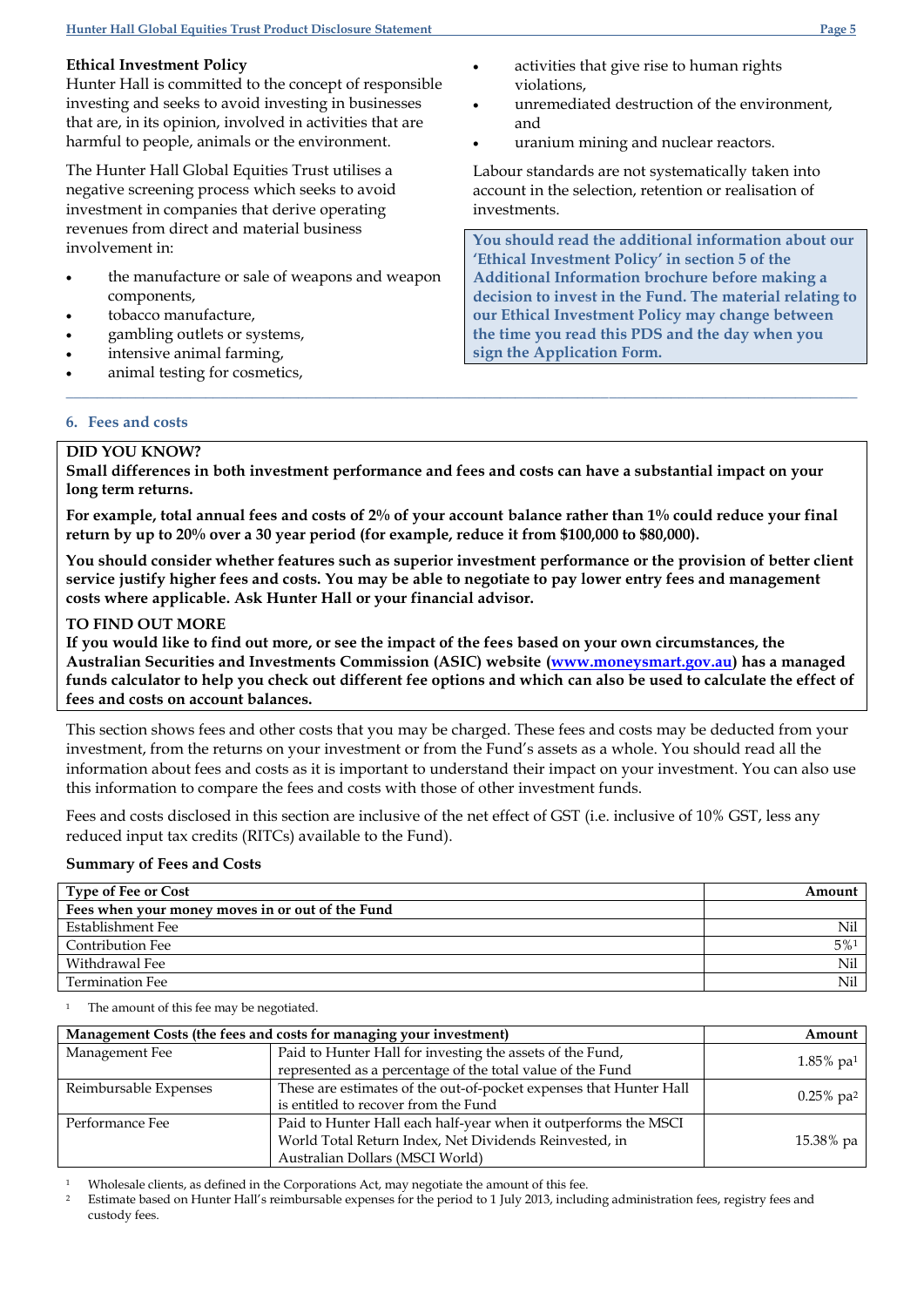## **Dollar example of fees and other costs**

This table gives an example of how the fees and costs for this product can affect your investment over a one year period. You can use this table to compare this product with other managed investment schemes.

| Example                                                                                                                      |                                              | Balance of \$50,000 with a contribution of       |
|------------------------------------------------------------------------------------------------------------------------------|----------------------------------------------|--------------------------------------------------|
|                                                                                                                              |                                              | \$5,000 during the year                          |
| Establishment Fee                                                                                                            | Nil                                          | Nil                                              |
| <b>Contribution Fee</b>                                                                                                      | 5%1                                          | For every additional \$5,000 you put in, you     |
|                                                                                                                              |                                              | will be charged between \$0 and \$250            |
| Withdrawal Fee                                                                                                               | Nil                                          | Nil                                              |
| <b>Termination Fee</b>                                                                                                       | Nil                                          | Nil                                              |
| Management Fee                                                                                                               | 1.85% pa of total net assets                 | And, for every \$50,000 you have in the fund     |
|                                                                                                                              |                                              | you will be charged \$925 each year <sup>2</sup> |
| Reimbursable Expenses                                                                                                        | $0.25\%$ <sup>3</sup> pa of total net assets | And, for every \$50,000 you have in the fund     |
|                                                                                                                              |                                              | you will be charged \$125 each year <sup>2</sup> |
| If you had an investment of \$50,000 at the beginning of the year and you put in an additional \$5,000 during that year, you |                                              |                                                  |
| would be charged fees from \$1,050 to \$1,3004                                                                               |                                              |                                                  |

What it costs you will depend on the Fund you choose and the fees you negotiate with your Fund or financial advisor

In addition, you may incur the following fees:

| $\mathbf{r}$<br>ื้≏″<br>$   -$<br>-ее<br>на<br>. | $\Gamma$<br>ሐሳ 0<br>5UA |
|--------------------------------------------------|-------------------------|
| <b>CON</b><br>osts<br>--<br>าเภ                  | \$15.00                 |

<sup>1</sup> The amount of this fee may be negotiated.

<sup>2</sup> This cost does not include the management costs charged on the additional \$5,000 investment. This is on the assumption that the \$5,000 investment was made on the last business day of the year.

<sup>3</sup> Estimate based on Hunter Hall's reimbursable expenses for the period to 1 July 2013, including administration fees, registry fees and custody fees.

<sup>4</sup> Additional fees may apply. Please refer to the additional explanation of fees and costs in the Additional Information brochure.

<sup>5</sup> Assumes that Hunter Hall outperforms the index by 5% (0.769 is equal to 15.38% of 5%). The performance fee is an estimate only and is not a forecast. The performance fee may be higher, lower or not payable at all.

### **Contribution fee**

Under the Funds' Constitutions, Hunter Hall is entitled to a contribution fee of 5% (GST inclusive) of the value of your initial investment and any subsequent investments (other than automatic reinvestment of income, or switching between Funds).

Hunter Hall has elected to forgo its entitlement to the first 1% of this fee for the duration of this PDS.

For investors using a licensed broker or financial advisor (Advisor), Hunter Hall, acting as agent for the Advisor, will deduct up to 4% of the investment amount in accordance with the directions detailed on the Application Form Section 11 "Contribution Fee Direction Form". Any additional investments or amounts contributed under a regular savings plan will be processed in accordance with the Contribution Fee Direction Form, until Hunter Hall has been advised otherwise. A portion of the fee paid to your Advisor may be rebated to you in the form of additional units.

Investors who apply for units directly to Hunter Hall (i.e. without an Advisor) will also be charged a 4% contribution fee, however, Hunter Hall reserves the right to rebate up to 100% of the fee to you.

No contribution fee is payable on additional units issued as a result of the automatic reinvestment of income, or on switching between Funds.

Hunter Hall does not charge a termination fee or exit fee.

# **Reimbursable expenses**

These are estimates of the out-of-pocket expenses that Hunter Hall is entitled to recover from the Fund. Costs include direct costs such as administration costs, custody costs, audit fees and legal costs, and registry related costs such as printing confirmation statements and cheques. The figures in the above table are based on expenses for the year to 31 May 2013, as a percentage of the average net asset value of the Fund. These expenses are accrued daily and paid monthly from the Fund's assets.

### **Transaction costs**

The Application Price (Entry Price) and the Redemption Price (Exit Price) for units in the Fund are adjusted to reflect the transaction costs of converting your application monies into fund investments and cash, respectively. The difference between the Unit Value, Entry Price and Exit Price is known as the spread.

The transaction costs or spread for the Fund is  $+/-$ 0.30%. This cost is an additional cost to the investor and is paid to the Fund.

### **Performance fee position**

As a result of underperformance over the last five years the Fund has developed a large negative performance fee accrual of \$13.4 million as at 31 May 2013. Note that the Fund will not accrue or charge any positive fee before it has made up all of the negative accrual.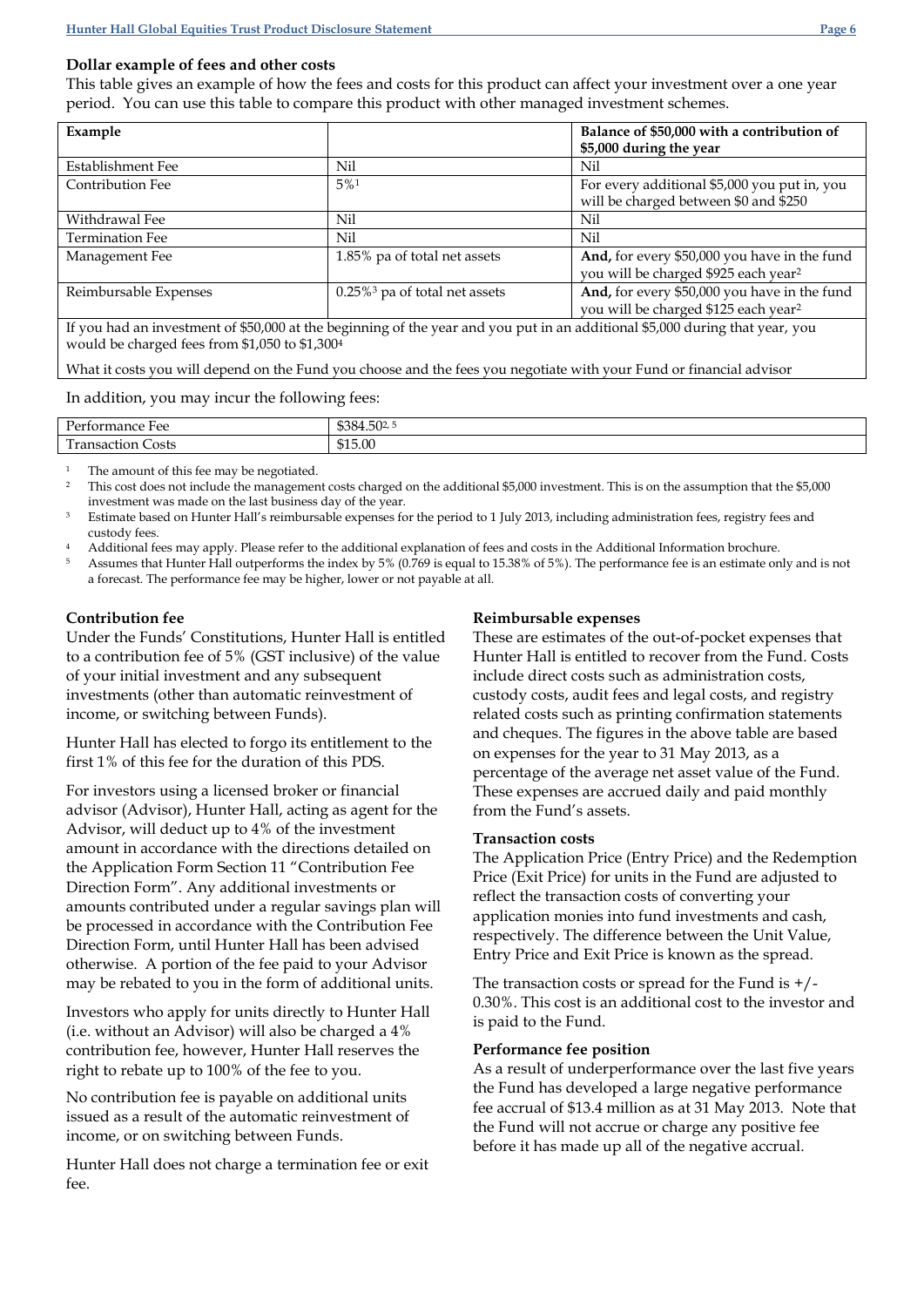#### **Changes in fees**

With the exception of the reimbursable expenses and transaction costs all other fees are capped by the Fund's Constitution. An increase in the capped fees requires unitholder approval. However, we may decrease the capped fees without your consent. Reimbursable and transaction costs will vary in accordance with the costs incurred by the Fund.

**You should read the additional information titled 'Fees and Costs' in section 6 of the Additional Information brochure before making a decision to invest in the Fund. The material relating to fees and costs may change between the time you read this PDS and the day when you sign the Application Form.**

### **7. How managed investment schemes are taxed**

Investing in a registered managed investment scheme is likely to have tax consequences for the investor. Hunter Hall will generally not pay tax on behalf of investors. Rather, investors will be assessed directly for tax on any income and capital gains generated by the registered managed investment scheme, which may include capital gains, dividends and other income derived by the Fund. Tax may apply even if distributions are reinvested. With the exception of a tax year where there is no distribution, Hunter Hall will provide an annual tax statement to unitholders who have received distributions in December or June to assist them in completing their tax return.

Unitholders may also be taxed on any disposal of their units.

If a unitholder does not provide a tax file number or (if applicable) Australian Business Number, Hunter Hall may be required to deduct tax from distributions at the current rate of 46.5%.

Other taxes may impact the returns generated by the Fund, or distributions from the Fund. Prospective investors are strongly advised to seek their own professional tax advice on the tax consequences of investing in the Fund.

Unitholders who provide an address outside of Australia will be treated as non-residents of Australia for tax purposes unless Hunter Hall is notified otherwise, and may be subject to different rules.

Further guidance is provided in the Additional Information brochure.

**You should read the additional information titled 'How managed investment schemes are taxed' in section 7 of the Additional Information brochure before making a decision to invest in the Fund. The material relating to how managed investment schemes are taxed may change between the time you read this PDS and the day when you sign the Application Form.**

#### **8. How to apply**

**Before completing the Application Form please ensure you have read this PDS together with the Additional Information brochure.**

#### **Making an investment**

Initial applications for units can only be made on the current Application Form issued with this PDS.

Your completed valid Application Form should be forwarded to: **FundBPO – Unit Registry**

**GPO Box 4968 Sydney NSW 2001 Australia**

Payment instructions are included on the Application Form.

#### **Cooling-off**

New investors in the Fund have the benefit of a 14 day cooling-off period starting from the earlier of the receipt of written notification from Hunter Hall confirming your investment or the end of the 5th day after the issue of written notification from Hunter Hall confirming your investment.

If you cancel your investment during the cooling-off period, you must do so by writing to Hunter Hall within the 14 day period advising that you wish to cancel your investment. The cooling-off period only applies to initial investments and does not apply to any additional investments.

#### **Unitholder complaints**

If you have a complaint about Hunter Hall or your investment in the Hunter Hall Global Equities Trust, please contact our Investor Relations department on 1800 651 674 or by using the contact details below. Hunter Hall must, having regard to the Constitution of the Fund and the Corporations Act, acknowledge any complaint within 10 business days of receipt and investigate, properly consider and decide on what action to take or offer the unitholder within 30 days of the complaint being made.

If the action taken or offered by Hunter Hall is not acceptable to the unitholder, the unitholder may appeal to an external industry complaints handling body. Hunter Hall is a member of Financial Ombudsman Service (FOS), an independent body established to help investors in the resolution of complaints through conciliation. If FOS does not resolve the complaint, the matter is formally referred to an independent adjudicator. The service offered by FOS is free of charge to unitholders. FOS can be contacted on 1300 780 808. Their website address is [www.fos.org.au.](http://www.fos.org.au/)

**You should read the additional information titled 'Cooling-Off' in section 8 of the Additional Information brochure before making a decision to invest in the Fund. The material relating to coolingoff may change between the time you read this PDS and the day when you sign the Application Form.**